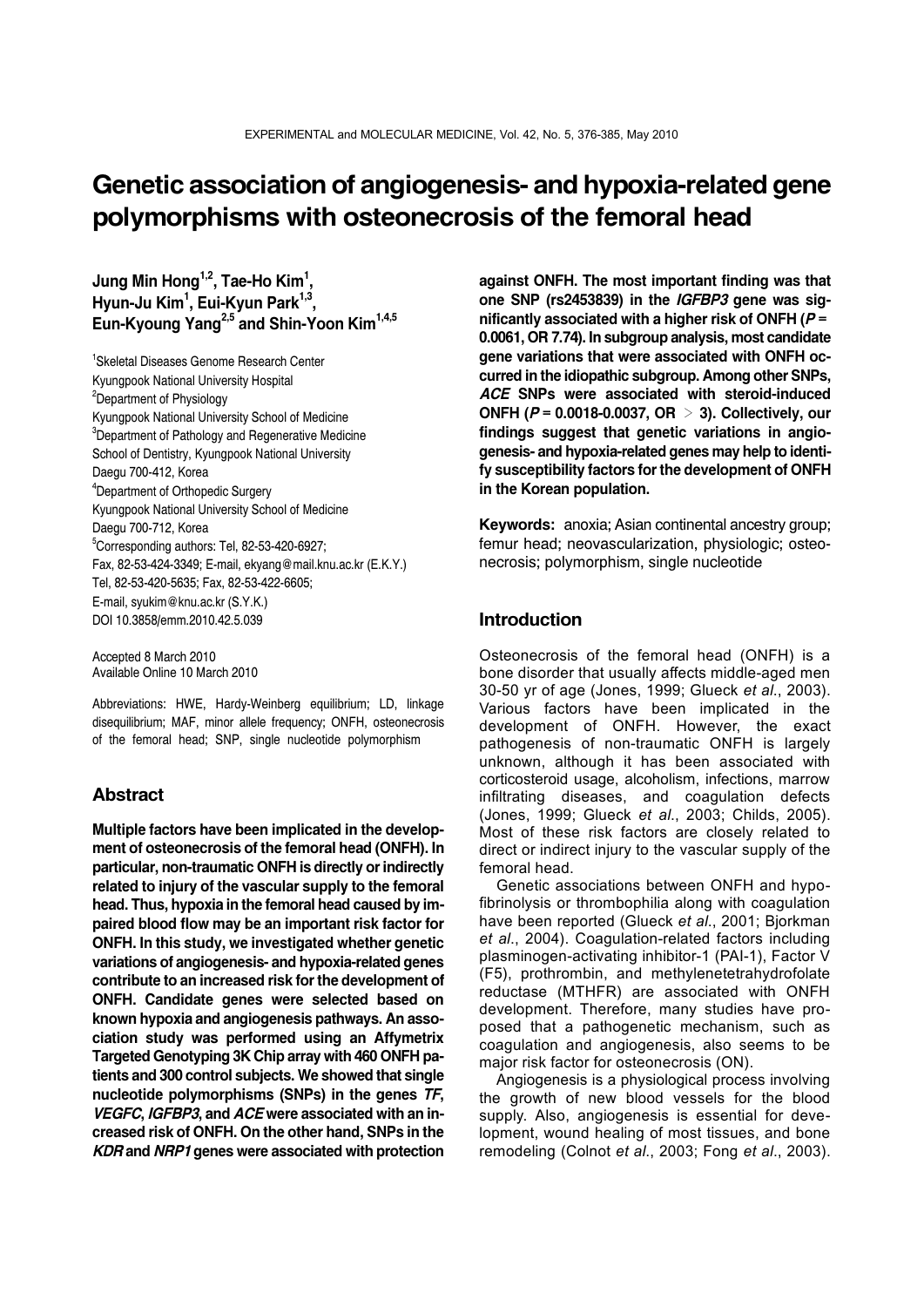Vascular endothelial growth factor (VEGF), an essential regulator for angiogenesis, plays a key role in vascular endothelial cell migration, proliferation, and permeability. In particular, VEGF is important for bone formation processes such as morphogenesis of a normal growth plate, including blood vessel invasion and cartilage remodeling (Harper and Klagsbrun, 1999; Komatsu and Hadjiargyrou, 2004). In addition, VEGF is highly expressed in the edematous zone of ON adjacent to the necrotic area, indicating that it might be an important factor for bone tissue repair (Radke *et al*., 2006). Another angiogenic factor, PAI-1, is also highly expressed in dysbaric osteonecrosis (Miyanishi *et al*., 2002). Many studies have shown that VEGF enhances blood flow in necrotic bone or avascular bone (Suzuki *et al*., 2004; Ma *et al*., 2007). These studies have suggested that the genetic variations in angiogenesis-related gene may affect the development of ONFH (Kerachian *et al*., 2006).

 A hypoxic condition is the first stimulus for angiogenesis (Arnett *et al*., 2003; Lin *et al*., 2004). Disruption of the blood supply to damaged bone often causes hypoxia (Glowacki, 1998; Lewis *et al*., 1999) and, thus, a loss of blood supply (Arnett *et al*., 2003; Childs, 2005). Consequently, hypoxia is known to induce both apoptosis and necrosis of cells and is associated with various vascular diseases including cardiovascular disease, cerebral ischemia, pulmonary hypertension, and cancer (Semenza, 2000; Lattimore *et al*., 2005). In particular, hypoxia accelerates atherosclerosis by promoting the accumulation of lipid loading in the arterial wall (Lattimore *et al*., 2005). Many studies have shown that hypoxia activates a number of cell regulatory processes including angiogenesis, erythropoiesis, energy metabolism, cell survival, and iron homeostasis (Semenza, 2001; Hickey and Simon, 2006). During the bone regeneration typically seen in fracture repair or distraction osteogenesis, the expression of hypoxia-inducible factor-1 $\alpha$ (HIF-1 $\alpha$ ) and its target genes, such as VEGF, was directly correlated with cellular survival, and blood vessel and callus formation (Komatsu and Hadjiargyrou, 2004). In a previous study, HIF-1 also was shown to bind to the VEGF promoter and form a complex that activates transcription of the VEGF gene (Stein *et al*., 1998). Hypoxia leads to enhanced bone regeneration by inhibiting chondrocyte and osteoblast apoptosis (Komatsu *et al*., 2007). Hypoxia also develops in bone fractures and in the joints of patients with rheumatoid arthritis (RA), leading to necrosis (Lewis *et al*., 1999). In fact, we previously have shown that a polymorphism in the HIF-1 $\alpha$  gene is closely associated with ONFH

(Hong *et al*., 2007).

 A number of studies have reported that hypoxia and angiogenesis are related to the biological pathways of bone diseases, including ONFH (Lewis *et al*., 1999; Semenza, 2000; Radke *et al*., 2006). However, the genetic link between hypoxia and angiogenesis and ONFH is not yet known. In this study, we attempted to determine whether allelic variations in angiogenesis- and hypoxia-related genes are associated with the progression and pathogenesis of ONFH.

# **Results**

To identify genetic factors involved in susceptibility to ONFH, we conducted an association study using SNP chip array data in 460 ONFH patients and 300 controls. Candidate genes were selected from previous microarray reports (Pacicca *et al*., 2003; Wieczorek *et al*., 2003; Salim *et al*., 2004; Tardif *et al*., 2004; Fang *et al*., 2005; Hopwood *et al*., 2005; Zhou *et al*., 2005). SNPs in these genes were selected based on a call rate  $(CR) > 0.90$ , minor allele frequency (MAF)  $> 0.05$ , and Hardy-Weinberg equilibrium (HWE)  $>0.05$  using a public database (http://www.ncbi.nlm.nih.gov/SNP/). Total numbers of SNPs found in genes related to angiogenesis (31 genes) and the SNPs selected for genotyping (212 SNPs) are listed in Supplemental Data Table S1.

 Among them, our results reveal that 6 candidate genes (TF, KDR, VEGFC, IGFBP3, NRP1 and ACE) are significantly associated with ONFH (Supplemental Data Table S2). SNP IDs, MAF, and HWE of the genotyped SNPs are presented in Supplemental Data Table S2. The genotype distributions between ONFH patients and control groups were compared and applied to the Hardy-Weinberg equilibrium (Supplemental Data Table S2). Each genotype was also analyzed with the use of codominant, dominant, recessive, and allele genetic models.

 We found significant associations of genotypic and allelic frequencies for several SNPs of candidate genes with ONFH (Table 1). Three SNPs (rs1880669, rs2692695, rs2718806) of the Transferrin (TF) gene showed association with ONFH in the codominant and dominant models (*P* = 0.0049-0.0448, OR 1.27-1.69). Two SNPs (rs1485766, rs3775203) of Vascular endothelial growth factor C (VEGFC) were also associated with increased risk of ONFH (*P* = 0.0042-0.0107, OR 1.33-1.67). A significant association for three SNPs (rs4309, rs4344, rs4461142) of Angiotensin I converting enzyme (ACE) was also found in the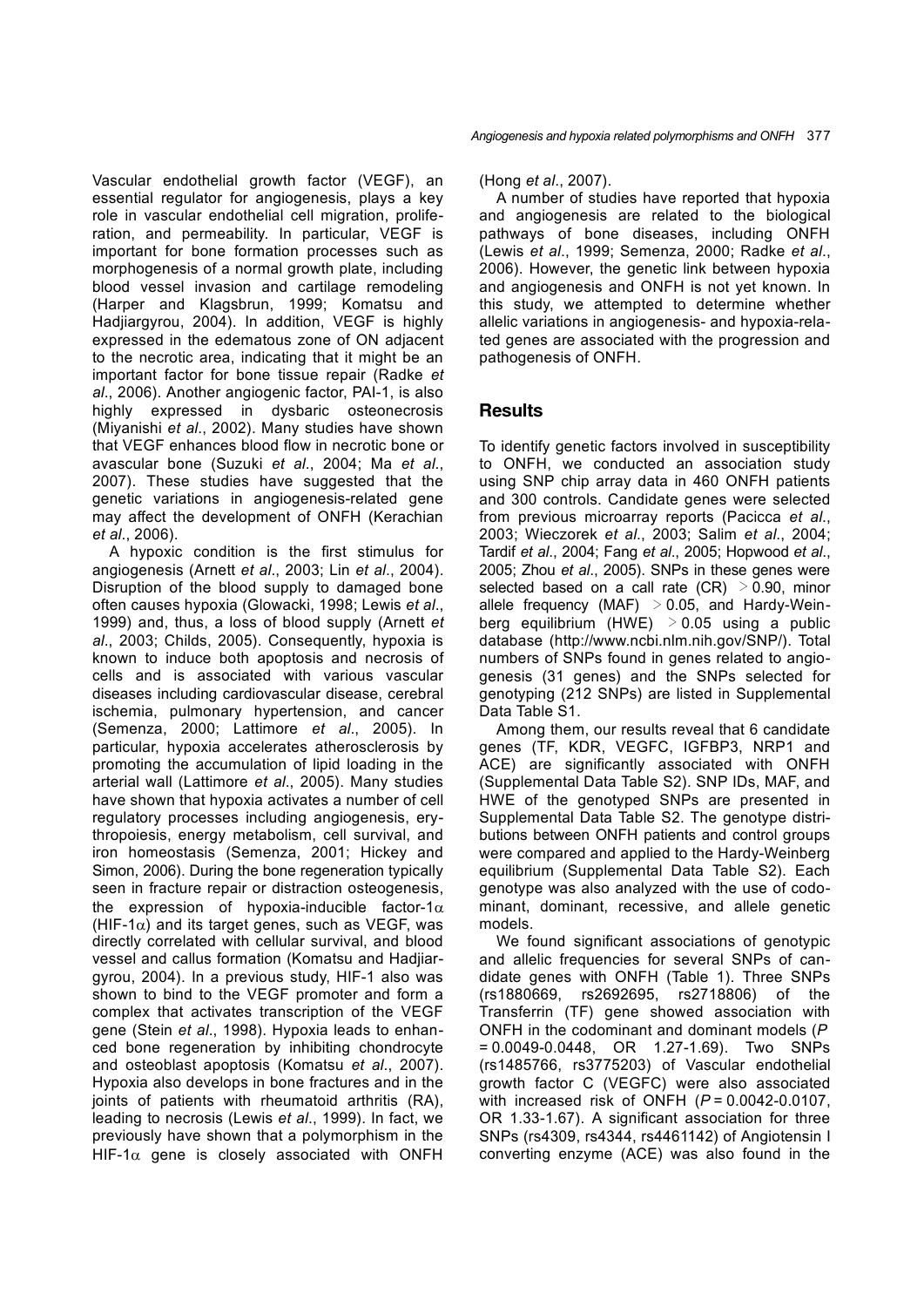# 378 *Exp. Mol. Med. Vol. 42(5), 376-385, 2010*

|  |  |  |  |  | Table 1. Association between candidate gene polymorphisms and ONFH among ONFH cases and controls. |  |  |  |  |  |  |  |  |
|--|--|--|--|--|---------------------------------------------------------------------------------------------------|--|--|--|--|--|--|--|--|
|--|--|--|--|--|---------------------------------------------------------------------------------------------------|--|--|--|--|--|--|--|--|

|              |            |                    |                       |                                           |                                           | Codominant                    | Dominant                      | Recessive                     |
|--------------|------------|--------------------|-----------------------|-------------------------------------------|-------------------------------------------|-------------------------------|-------------------------------|-------------------------------|
| Gene         | SNP rs ID  | Position           | Genotype              | <b>ONF</b><br>patients                    | Normal<br>controls                        | OR (95% CI) <sup>a</sup>      | OR (95% CI) <sup>a</sup>      | OR (95% CI) <sup>a</sup>      |
|              |            |                    |                       |                                           |                                           | $P^a$                         | $P^a$                         | $P^a$                         |
| TF           | rs1880669  | Intron10           | TT<br>TC<br>CC        | 103 (23.41)<br>224 (50.91)<br>113 (25.68) | 83 (30.86)<br>124 (46.1)<br>62 (23.05)    | 1.23 (0.99-1.52)<br>0.0635    | 1.50 (1.06-2.11)<br>0.0208    | $1.14(0.80-1.63)$<br>0.4780   |
|              | rs2692695  | Intron12           | GG<br>GA<br>AA        | 82 (19.52)<br>225 (53.57)<br>113 (26.9)   | 75 (28.3)<br>125 (47.17)<br>65 (24.53)    | 1.27 (1.02-1.59)<br>0.0345    | 1.69 (1.17-2.43)<br>0.0049    | $1.13(0.79-1.61)$<br>0.5044   |
|              | rs2718806  | Intron12           | GG<br>GA<br>AA        | 366 (83.18)<br>72 (16.36)<br>2(0.45)      | 242 (88.64)<br>30 (10.99)<br>1(0.37)      | 1.57 (1.01-2.43)<br>0.0448    | 1.62 (1.03-2.55)<br>0.0384    | 1.20 (0.11-13.35)<br>0.8826   |
|              | rs1525889  | Intron14           | AA<br>AC<br>CC        | 139 (32.1)<br>225 (51.96)<br>69 (15.94)   | 99 (36.94)<br>125 (46.64)<br>44 (16.42)   | $1.10(0.87 - 1.37)$<br>0.4274 | 1.26 (0.91-1.74)<br>0.1591    | $0.93(0.61 - 1.41)$<br>0.7333 |
| <b>KDR</b>   | rs6837735  | Intron2            | CC<br>CT<br>TT        | 128 (29.16)<br>230 (52.39)<br>81 (18.45)  | 69 (25.37)<br>135 (49.63)<br>68 (25)      | $0.80(0.64-1.00)$<br>0.0521   | $0.82(0.58-1.16)$<br>0.2713   | $0.67(0.47-0.97)$<br>0.0357   |
|              | rs1870377  | Exon11             | TT<br><b>TA</b><br>AA | 140 (32.48)<br>229 (53.13)<br>62 (14.39)  | 95 (34.8)<br>122 (44.69)<br>56 (20.51)    | $0.94(0.75-1.17)$<br>0.5732   | 1.13 (0.82-1.56)<br>0.4547    | $0.67(0.45-0.99)$<br>0.0488   |
| <b>VEGFC</b> | rs1485766  | Intron4            | TT<br><b>TG</b><br>GG | 90 (20.32)<br>233 (52.6)<br>120 (27.09)   | 80 (29.3)<br>134 (49.08)<br>59 (21.61)    | $1.37(1.10-1.71)$<br>0.0050   | 1.67 (1.18-2.38)<br>0.0042    | 1.37 (0.96-1.97)<br>0.0861    |
|              | rs2333496  | Intron4            | TT<br>TC<br>CC        | 185 (42.24)<br>208 (47.49)<br>45 (10.27)  | 108 (40.3)<br>114 (42.54)<br>46 (17.16)   | $0.82(0.66-1.03)$<br>0.0897   | $0.92(0.67-1.25)$<br>0.5872   | $0.55(0.35-0.86)$<br>0.0087   |
|              | rs3775203  | Intron4            | TT<br>TG<br>GG        | 100 (22.83)<br>222 (50.68)<br>116 (26.48) | 84 (31)<br>129 (47.6)<br>58 (21.4)        | $1.33(1.07-1.65)$<br>0.0103   | 1.57 (1.11-2.21)<br>0.0107    | 1.36 (0.94-1.95)<br>0.1016    |
| IGFBP3       | rs3110697  | Intron3<br>Intron4 | GG<br>GA<br>AA        | 237 (54.48)<br>164 (37.7)<br>34 (7.82)    | 139 (52.65)<br>114 (43.18)<br>11 $(4.17)$ | 1.07 (0.83-1.38)<br>0.5874    | $0.95(0.69-1.29)$<br>0.7203   | 2.085 (1.03-4.22)<br>0.0412   |
|              | rs2453839  |                    | TT<br>TC<br>CC        | 293 (66.14)<br>128 (28.89)<br>22 (4.97)   | 191 (70.48)<br>78 (28.78)<br>2(0.74)      | 1.37 (1.02-1.82)<br>0.0351    | $1.23(0.88-1.71)$<br>0.2184   | 7.74 (1.79-33.41)<br>0.0061   |
| NRP1         | rs12573218 | Intron2            | CC<br><b>CT</b><br>TT | 290 (73.6)<br>101 (25.63)<br>3(0.76)      | 153 (62.96)<br>85 (34.98)<br>5(2.06)      | $0.60(0.43-0.83)$<br>0.0019   | $0.59(0.42 - 0.84)$<br>0.0033 | $0.32(0.07-1.36)$<br>0.1218   |
|              | rs12358370 | Intron2            | CC<br>CG<br>GG        | 399 (90.27)<br>42 (9.5)<br>1(0.23)        | 231 (84.62)<br>40 (14.65)<br>2(0.73)      | $0.56(0.36-0.87)$<br>0.0096   | $0.55(0.35-0.87)$<br>0.0109   | $0.31(0.03-3.57)$<br>0.3485   |
|              | rs2269091  | Intron6            | GG<br>GT<br>TT        | 304 (69.89)<br>123 (28.28)<br>8(1.84)     | 164 (62.84)<br>88 (33.72)<br>9(3.45)      | $0.74(0.55-0.98)$<br>0.0382   | $0.72(0.52 - 1.01)$<br>0.0532 | $0.55(0.21 - 1.46)$<br>0.2308 |
| <b>ACE</b>   | rs4309     | Exon8              | TT<br>TC<br>CC        | 121 (27.44)<br>239 (54.2)<br>81 (18.37)   | 100 (36.76)<br>124 (45.59)<br>48 (17.65)  | 1.24 (0.99-1.54)<br>0.0627    | 1.50 (1.08-2.08)<br>0.0147    | 1.09 (0.73-1.62)<br>0.6833    |
|              | rs4344     | Intron17           | AA<br>AG<br>GG        | 129 (29.72)<br>235 (54.15)<br>70 (16.13)  | 98 (37.26)<br>120 (45.63)<br>45 (17.11)   | $1.17(0.93 - 1.47)$<br>0.1709 | 1.42 (1.02-1.96)<br>0.0367    | $0.98(0.65-1.48)$<br>0.9050   |
|              | rs4461142  | Intron26           | СC<br>CT<br>TT        | 107 (24.6)<br>241 (55.4)<br>87 (20)       | 94 (34.69)<br>131 (48.34)<br>46 (16.97)   | 1.34 (1.07-1.68)<br>0.0113    | $1.63(1.16-2.28)$<br>0.0044   | 1.26 (0.84-1.87)<br>0.2596    |

<sup>a</sup> Logistic regression analyses were used for calculating the OR (95% CI) and P-value.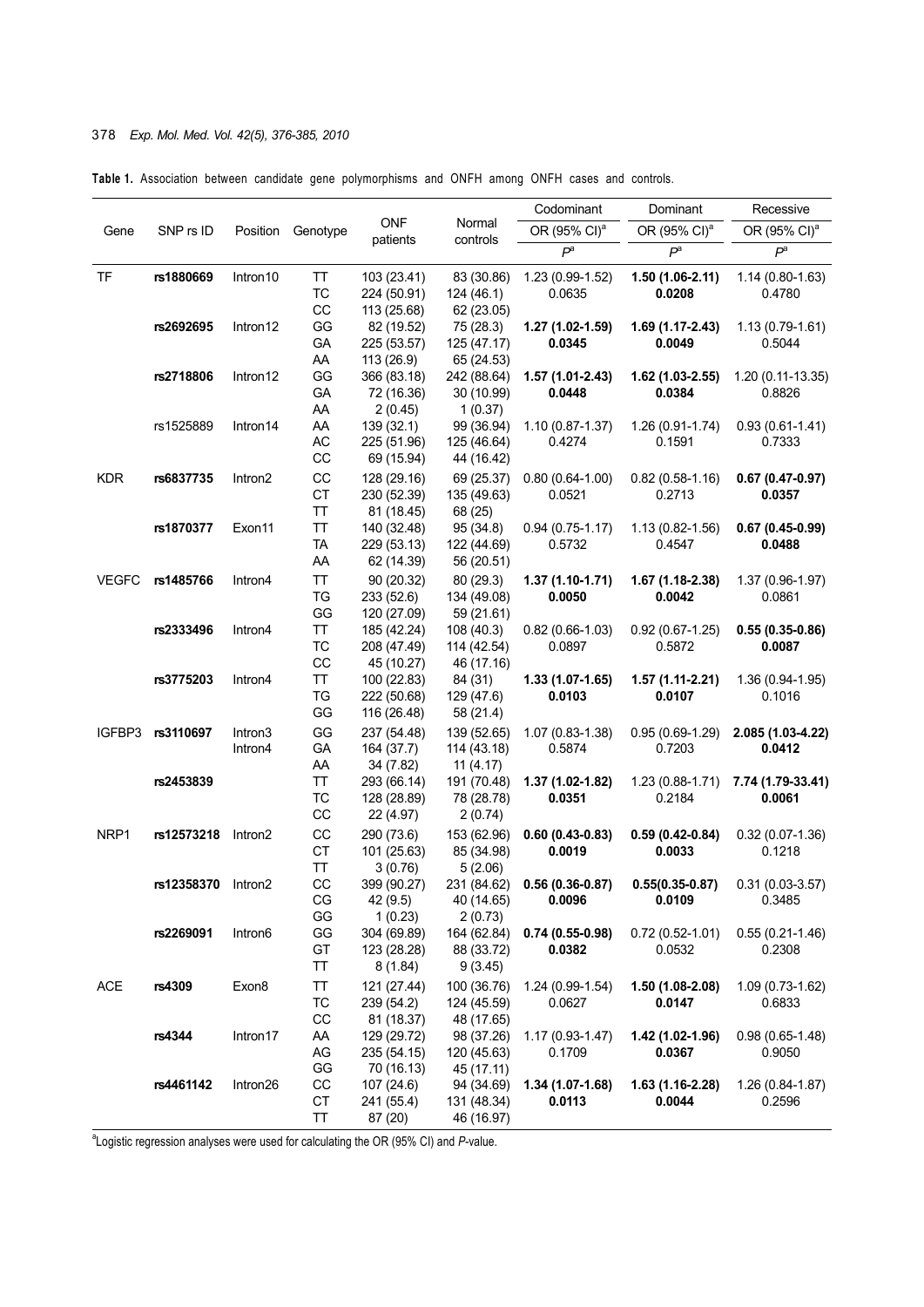dominant model (*P* = 0.0044-0.0367, OR 1.34-1.63). The most significant association with risk of ONFH was identified in a single SNP (rs2453839) of the Insulin-like growth factor binding protein 3 (IGFBP3) gene in the recessive model ( $\overline{P}$  = 0.0061, OR 7.74) (Table 1).

 On the other hand, several SNPs in the Kinase insert domain receptor (KDR), VEGFC, and Neuropilin 1 (NRP1) genes showed a protective effect against ONFH. Two SNPs (rs6837735, rs1870377) of KDR were associated with a protective effect against ONFH in the recessive model (*P* = 0.0357, 0.0488, OR 0.67, 0.67, respectively). SNP rs2333496 of VEGFC (*P* = 0.0087, OR 0.55) and three SNPs (rs12573218, rs12358370, rs2269091) of NRP1 (*P* = 0.0019-0.0423, OR 0.55-0.75) were associated with a reduced risk of ONFH. There were no statistically significant interactions between any other SNPs and ONFH (Table 1).

 For further analysis, we classified ONFH cases on the basis of pathological etiology into three subgroups (alcohol-induced, idiopathic, and steroid-induced, Table 2). We found that a significant association was found between SNPs in the *TF*  gene and the idiopathic subgroup (*P* = 0.0008- 0.0486, OR 1.38-2.37). This result suggests that *TF*  gene variations are risk factors for increased susceptibility to idiopathic ONFH. Two SNPs (rs1485766, rs3775203) in the VEGFC gene were also associated with the risk of developing ONFH in the alcohol and idiopathic subgroups (*P* = 0.0259- 0.0347, OR 1.34-1.59 and *P* = 0.0010-0.0456, OR 1.38-2.26, respectively). In addition, three SNPs (rs4309, rs4344, rs4461142) in *ACE* were associated with susceptibility to ONFH in the steroid subgroup (*P* = 0.0018-0.0037, OR 3.26-3.68 in the dominant model). However, one SNP (rs6837735) of KDR (*P* = 0.0011-0.0107, OR 0.42-0.70) and three SNPs (rs12573218, rs12358370, rs2269091) of NRP1 (*P* = 0.01120.0446, OR 0.49-0.68) had protective effects in the idiopathic subgroup. The most significant association was found in the *IGFBP3* gene. SNP (rs2453839) was significantly associated with alcohol-induced and idiopathic ONFH in the recessive model. The odds ratio of the susceptibility allele was 6.15 (*P* = 0.0194) and 8.67 (*P* = 0.0066) in the two subgroups, respectively. This result suggests that subjects carrying the minor homozygous allele (CC) of rs2453839 tend to have a higher risk of developing ONFH (Table 2).

 We also constructed an LD and performed haplotype analyses based on genotype data of SNPs in the candidate genes. The haplotypes with a MAF  $\geq$  5% were observed within an LD block. There is one LD block in the TF gene, three LD

*Angiogenesis and hypoxia related polymorphisms and ONFH* 379

blocks in the *KDR* gene, one LD block in the *IGFBP3* gene, five LD blocks in the *NRP1* gene, and two LD blocks in the *ACE* gene (Supplemental Data Figure S1A-F). Several haplotypes were found to be associated with ONFH (Table 3). Subjects carrying the KDR-ht6 allele (42%) had a higher risk of ONFH than those not carrying the KDR-ht6 allele (35%) (*P* = 0.146, OR 1.32). However, TF-ht2 (*P* = 0.0151, OR 0.72) and KDR-ht10 (*P* = 0.0026, OR 0.52) were associated with a reduced risk of ONFH, which was not predicted by individual SNP analyses. NRP1-ht16 was also related to a decreased ONFH risk (*P* = 0.0118, OR 0.67). There were no significant differences in candidate genes between the other haplotypes and ONFH (Table 3).

# **Discussion**

Many studies have shown that the correlation between hypoxia and the regulation of angiogenesis is a significant component of homeostatic mechanisms (Semenza, 2000; Semenza, 2001). Hypoxia is a primary stimulus for angiogenesis and is associated with various vascular diseases (Semenza, 2000, 2001), including osteonecrosis (Glowacki, 1998).

 ONFH is caused by the temporary or permanent loss of blood supply to the femoral head (Jones, 1999; Glueck *et al*., 2003; Childs, 2005). Therefore, it is hypothesized that variation in genes involved in angiogenesis by hypoxia might influence the development of ONFH. Previously, we reported that polymorphisms of *VEGF* and *HIF*-*1*α, major target genes for angiogenesis and hypoxia, were associated with increased susceptibility to ONFH (Hong *et al*., 2007; Kim *et al*., 2008). These results suggested a genetic association between polymorphisms in genes related to angiogenesis and hypoxia and the development of ONFH. However, the genetic effects of many other genes involved in angiogenesis and hypoxia pathways on ONFH development have not been fully demonstrated. To further understand the genetic effects of angiogenesis- and hypoxia-related genes on ONFH, we selected candidate genes showing enhanced expression in hypoxic conditions using previously reported microarray data and SNPs from the dbSNP.

 The candidate genes in this study, including *TF*, *KDR*, *VEGFC*, *IGFBP3*, *NRP1*, and *ACE*, are regulated by angiogenesis and hypoxia (Garcea *et al*., 2006), and have been implicated in various vascular diseases (Beckman *et al*., 1998; Padro *et al*., 2002). Transferrin (TF) is essential for iron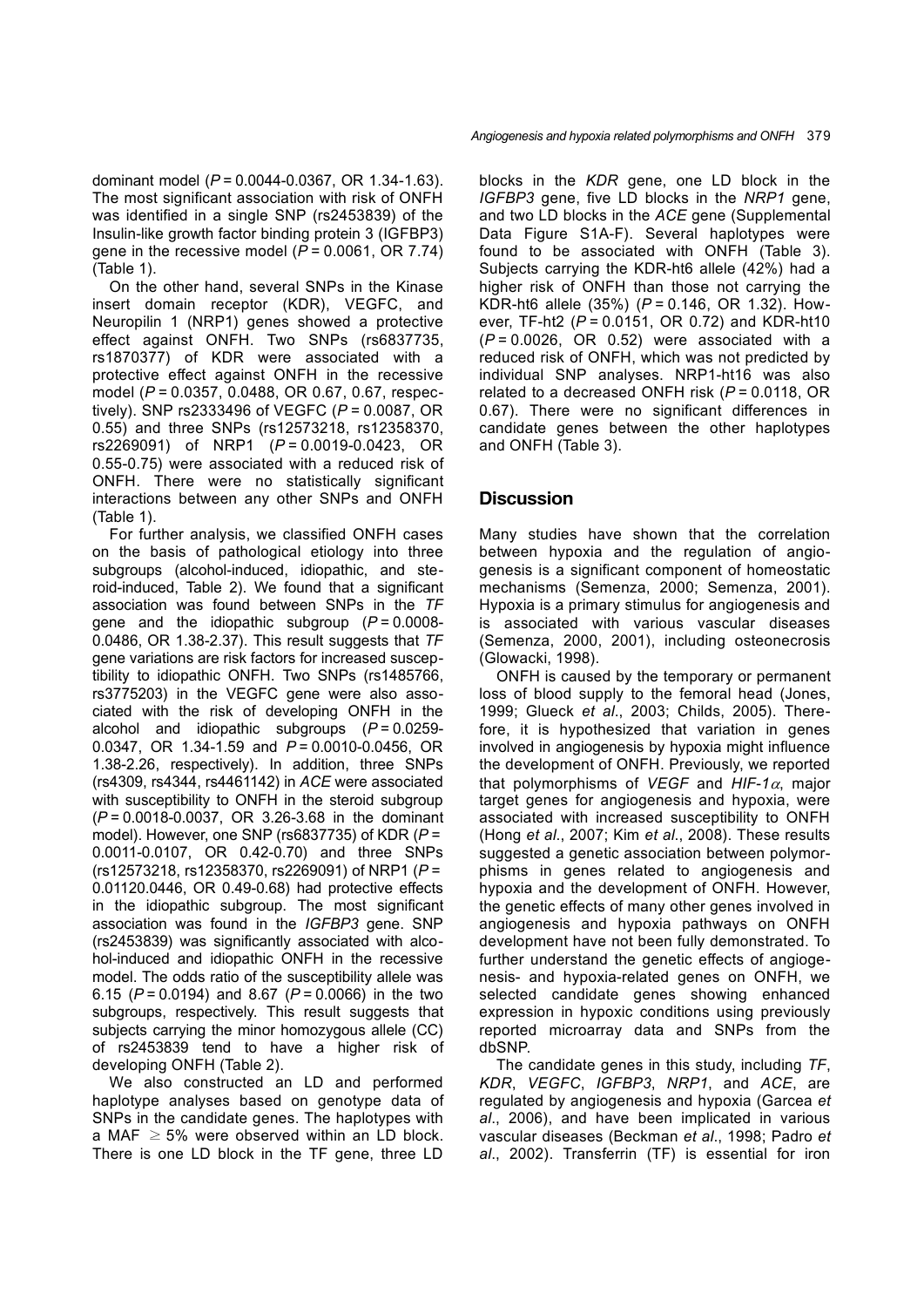#### 380 *Exp. Mol. Med. Vol. 42(5), 376-385, 2010*

**Table 2.** Subgroup association between candidate gene polymorphisms with ONFH among ONFH cases and controls.

|               |            |                                                  |                                                                                                      | Codominant |                                                                                                       | Dominant         |                                                                                  | Recessive                            |                                                                                 | Allele                               |  |
|---------------|------------|--------------------------------------------------|------------------------------------------------------------------------------------------------------|------------|-------------------------------------------------------------------------------------------------------|------------------|----------------------------------------------------------------------------------|--------------------------------------|---------------------------------------------------------------------------------|--------------------------------------|--|
| Subgroup      | Gene       | SNP <sub>rs</sub><br>ID                          | 0R<br>$(95\% \text{ Cl})^a$                                                                          | $P^a$      | <b>OR</b><br>$(95\% \text{ Cl})^a$                                                                    | $P^a$            | <b>OR</b><br>$(95\% \text{ Cl})^a$                                               | $P^{a}$                              | OR (95% CI) <sup>a</sup>                                                        | $P^a$                                |  |
| Alcohol       | TF         | rs1525889<br>rs1880669<br>rs2692695<br>rs2718806 | 1.02 (0.78-1.34) 0.8876<br>1.17 (0.90-1.53) 0.2304<br>$1.27(0.96-1.67)$<br>1.64 (0.98-2.74) 0.0626   | 0.0920     | 1.14 (0.77-1.69) 0.5252<br>1.38 (0.91-2.11) 0.1326<br>1.64 (1.04-2.60) 0.0332<br>1.69 (0.97-2.92)     | 0.0633           | $0.86(0.51-1.45)$<br>$1.11(0.71-1.73)$<br>$1.16(0.74-1.81)$<br>2.15 (0.19-23.93) | 0.5747<br>0.6531<br>0.5250<br>0.5349 | $1.02(0.77-1.35)$<br>$1.19(0.91-1.56)$<br>1.28 (0.97-1.68)<br>1.65 (0.98-2.76)  | 0.8854<br>0.2131<br>0.0865<br>0.0595 |  |
|               | <b>KDR</b> | rs6837735<br>rs1870377                           | 0.95 (0.73-1.25) 0.7222<br>$0.90(0.69-1.18)$ 0.4528                                                  |            | $0.96(0.63-1.47)$<br>$1.07(0.72 - 1.60)$                                                              | 0.8505<br>0.7458 | $0.91(0.58-1.44)$<br>$0.62(0.37-1.04)$                                           | 0.6885<br>0.0713                     | $0.95(0.73-1.25)$<br>$0.90(0.68-1.19)$                                          | 0.7192<br>0.4468                     |  |
|               |            | VEGFC rs1485766<br>rs2333496<br>rs3775203        | 1.35 (1.02-1.78) 0.0345<br>0.91 (0.69-1.20) 0.5061<br>1.37 (1.04-1.80) 0.0259                        |            | 1.52 (0.98-2.36) 0.0636<br>$1.03(0.69-1.52)$<br>1.59 (1.03-2.46) 0.0347                               | 0.9036           | 1.45 (0.92-2.28)<br>$0.67(0.39 - 1.15)$<br>1.43 (0.90-2.28)                      | 0.1140<br>0.1457<br>0.1348           | $1.34(1.02 - 1.75)$<br>$0.91(0.69-1.20)$<br>1.36 (1.04-1.79)                    | 0.0365<br>0.4979<br>0.0265           |  |
|               |            | IGFBP3 rs3110697<br>rs2453839                    | 1.18 (0.85-1.64) 0.3097<br>1.30 (0.90-1.87) 0.1598                                                   |            | 1.12 (0.76-1.64) 0.5792<br>1.15 (0.75-1.75) 0.5227                                                    |                  | 1.98 (0.80-4.92)<br>6.15 (1.34 28.22)                                            | 0.1398<br>0.0194                     | 1.168 (0.86-1.60)<br>1.31 (0.91-1.89)                                           | 0.3300<br>0.1525                     |  |
|               | NRP1       | rs12573218<br>rs12358370<br>rs2269091            | $0.68(0.45-1.03)$ 0.0654<br>0.59 (0.34-1.03) 0.0643<br>$0.86(0.60-1.24)$ 0.4241                      |            | $0.68(0.44 - 1.06)$ 0.0881<br>$0.56(0.31-1.01)$<br>$0.89(0.59-1.34)$                                  | 0.0534<br>0.5661 | $0.31(0.03 - 2.87)$<br>$0.81(0.06-11.72)$<br>$0.56(0.17-1.88)$                   | 0.3002<br>0.8775<br>0.3459           | $0.70(0.47-1.04)$<br>$0.59(0.34-1.03)$<br>$0.87(0.61-1.24)$                     | 0.0805<br>0.0632<br>0.4290           |  |
|               | ACE        | rs4309<br>rs4344<br>rs4461142                    | 1.22 (0.92-1.61) 0.1711<br>1.21 (0.92-1.60) 0.1746<br>1.17 (0.88-1.54) 0.2731                        |            | 1.66 (1.09-2.51) 0.0178<br>$1.62(1.08-2.45)$ 0.0204<br>1.16 (0.77-1.76) 0.4861                        |                  | $0.89(0.53 - 1.48)$<br>$0.89(0.53-1.49)$<br>1.33 (0.81-2.20)                     | 0.6499<br>0.6579<br>0.2590           | 1.20 (0.92-1.58)<br>1.21 (0.92-1.59)<br>1.16 (0.88-1.53)                        | 0.1825<br>0.1791<br>0.2783           |  |
| Idiopathic TF |            | rs1525889<br>rs1880669<br>rs2692695<br>rs2718806 | 1.21 (0.91-1.61) 0.1805<br>1.38 (1.05-1.81) 0.0204<br>1.41 (1.07-1.87) 0.0160<br>1.64 (0.97-2.77)    | 0.0665     | 1.59 (1.04-2.41) 0.0309<br>2.06 (1.29-3.27)<br>2.37 (1.43-3.92)<br>1.72 (1.00-2.95) 0.0486            | 0.0023<br>0.0008 | $0.93(0.55-1.56)$<br>1.17 (0.76-1.82)<br>$1.14(0.73-1.76)$<br>$0(0,\infty)$      | 0.7705<br>0.4801<br>0.5676<br>0.9868 | 1.20 (0.91-1.58)<br>1.38 (1.05-1.80)<br>1.39 (1.06-1.83)<br>1.60 (0.96-2.67)    | 0.1915<br>0.0201<br>0.0175<br>0.0727 |  |
|               | <b>KDR</b> | rs6837735<br>rs1870377                           | $0.68(0.51-0.91)$ 0.0085<br>$0.95(0.73-1.25)$ 0.7372                                                 |            | 0.79 (0.52-1.22) 0.2886<br>1.20 (0.80-1.81) 0.3786                                                    |                  | $0.42(0.25-0.70)$<br>$0.64(0.38-1.08)$                                           | 0.0011<br>0.0939                     | $0.70(0.54-0.92)$<br>$0.95(0.73-1.25)$                                          | 0.0107<br>0.7373                     |  |
|               |            | VEGFC rs1485766<br>rs2333496<br>rs3775203        | $1.59(1.20-2.1)$<br>$0.70(0.53-0.93)$ 0.0152<br>$1.38(1.05-1.80)$ 0.0197                             | 0.0011     | 2.26 (1.39-3.66) 0.0010<br>$0.78(0.53-1.15)$ 0.2032<br>1.53 (0.99-2.38) 0.0577                        |                  | 1.55 (1.01-2.39)<br>$0.36(0.18-0.70)$<br>1.54 (1.00-2.39)                        | 0.0456<br>0.0027<br>0.0521           | 1.56 (1.19-2.04)<br>$0.70(0.52-0.93)$<br>$1.39(1.06-1.83)$                      | 0.0012<br>0.0136<br>0.0168           |  |
|               |            | IGFBP3 rs3110697<br>rs2453839                    | 0.97 (0.70-1.32) 0.8226<br>1.46 (1.02-2.09) 0.0375                                                   |            | 0.77 (0.52-1.14) 0.1941<br>1.30 (0.87-1.96) 0.1919                                                    |                  | $2.28(1.03 - 5.05)$<br>8.67 (1.83-41.18)                                         | 0.0416<br>0.0066                     | $0.97(0.71-1.32)$<br>1.44 (1.01-2.04)                                           | 0.8246<br>0.0414                     |  |
|               | NRP1       | rs12358370<br>rs2269091                          | rs12573218 0.58 (0.38-0.88) 0.0114<br>$0.49(0.27-0.90)$ 0.0211<br>$0.68(0.47-0.99)$ 0.0419           |            | $0.55(0.35-0.87)$ 0.0112<br>0.49 (0.26-0.92) 0.0270<br>$0.64(0.42-0.97)$ 0.0355                       |                  | $0.51(0.10-2.77)$<br>0 (0, $\infty$ )<br>$0.68(0.20-2.26)$                       | 0.4378<br>0.9875<br>0.5271           | $0.61(0.41-0.91)$<br>$0.49(0.27-0.90)$<br>$0.69(0.48-0.99)$                     | 0.0163<br>0.0207<br>0.0446           |  |
|               | <b>ACE</b> | rs4309<br>rs4344<br>rs4461142                    | 1.17 (0.90-1.52) 0.2507<br>1.06 (0.80-1.39) 0.6926<br>$1.50(1.14-2.00)$ 0.0045                       |            | 1.17 (0.78-1.74) 0.4454<br>$1.08(0.72 - 1.62)$<br>1.99 (1.28-3.09) 0.0022                             | 0.6990           | $1.33(0.83 - 2.15)$<br>1.07 (0.64-1.78)<br>1.42 (0.88-2.29)                      | 0.2383<br>0.8053<br>0.1552           | $1.18(0.90-1.55)$<br>$1.06(0.80-1.40)$<br>1.47 (1.12-1.93)                      | 0.2344<br>0.6874<br>0.0053           |  |
| Steroid       | TF         | rs1525889<br>rs1880669<br>rs2692695<br>rs2718806 | 1.14 (0.74-1.76)<br>1.06 (0.70-1.61) 0.7798<br>1.03 (0.68-1.58) 0.8771<br>0.90 (0.34-2.35) 0.8223    | 0.5410     | $1.24(0.65-2.36)$<br>1.00 (0.52-1.94) 0.9991<br>0.96 (0.49-1.89) 0.9078<br>0.91 (0.34-2.41) 0.8427    | 0.5239           | $1.15(0.52 - 2.54)$<br>$1.19(0.59-2.40)$<br>1.15 (0.57-2.32)<br>$0(0,\infty)$    | 0.7388<br>0.6307<br>0.7019<br>0.9914 | $1.15(0.74-1.78)$<br>1.07 (0.69-1.64)<br>$1.04(0.67-1.60)$<br>$0.90(0.35-2.32)$ | 0.5350<br>0.7729<br>0.8742<br>0.8255 |  |
|               | <b>KDR</b> | rs6837735<br>rs1870377                           | 1.12 (0.74-1.72) 0.5890                                                                              |            | 0.85 (0.55-1.31) 0.4500 0.70 (0.35-1.38) 0.2960<br>1.44 (0.74-2.82) 0.2868                            |                  | $0.93(0.49-1.91)$<br>$0.89(0.41-1.94)$                                           | 0.8503<br>0.7662                     | $0.85(0.55-1.31)$<br>$1.13(0.73-1.74)$                                          | 0.4514<br>0.5814                     |  |
|               |            | VEGFC rs1485766<br>rs2333496<br>rs3775203        | 0.96 (0.63-1.48) 0.8677<br>$0.90(0.58-1.40)$ 0.6473<br>1.31 (0.85-2.02) 0.2224                       |            | 0.99 (0.51-1.92) 0.9656<br>$0.99(0.53-1.85)$ 0.9667<br>1.74 (0.84-3.62)                               | 0.1369           | 0.91 (0.43-1.92)<br>$0.69(0.28-1.70)$<br>1.18 (0.57-2.44)                        | 0.8110<br>0.4133<br>0.6520           | $0.96(0.626 - 1.483)$<br>$0.90(0.575 - 1.407)$<br>1.31 (0.85-2.03)              | 0.8662<br>0.6422<br>0.2194           |  |
|               |            | IGFBP3 rs3110697<br>rs2453839                    | 1.17 (0.70-1.98) 0.5491<br>1.58 (0.88-2.82) 0.1240                                                   |            | $1.10(0.59-2.04)$<br>1.50 (0.80-2.84) 0.2090                                                          | 0.7685           | 1.87 (0.51-6.84)<br>4.94 (0.61-40.06)                                            | 0.3445<br>0.1349                     | $1.15(0.71-1.85)$<br>$1.50(0.87 - 2.58)$                                        | 0.5811<br>0.1436                     |  |
|               | NRP1       | rs2269091                                        | rs12573218 0.51 (0.25-1.04) 0.0641<br>rs12358370 0.75 (0.32-1.78) 0.5148<br>$0.70(0.38-1.30)$ 0.2574 |            | $0.54(0.26-1.13)0.1041$<br>0.78 (0.32-1.91) 0.5808<br>0.74 (0.38-1.42) 0.3637                         |                  | $0(0,\infty)$<br>$0(0,\infty)$<br>$0(0,\infty)$                                  | 0.9831<br>0.9908<br>0.9806           | $0.58(0.31-1.09)$<br>$0.75(0.32 - 1.78)$<br>$0.73(0.41-1.30)$                   | 0.0920<br>0.5147<br>0.2871           |  |
|               | ACE        | rs4309<br>rs4344<br>rs4461142                    | 1.61 (1.03-2.51) 0.0374<br>1.54 (0.97-2.43) 0.0664                                                   |            | 3.68 (1.63-8.33) 0.0018<br>3.33 (1.51-7.37) 0.0029<br>1.56 (0.98-2.48) 0.0600 3.26 (1.47-7.25) 0.0037 |                  | $0.90(0.40-2.06)$<br>$0.76(0.31-1.89)$<br>$0.83(0.34-2.02)$                      | 0.8085<br>0.5618<br>0.6733           | 1.57 (1.02-2.42)<br>1.49 (0.96-2.32)<br>1.49 (0.96-2.30)                        | 0.0397<br>0.0741<br>0.0729           |  |

<sup>a</sup>Logistic regression analyses were used for calculating OR (95% CI) and P value. Dominant analysis: homozygotes for the major allele vs. heterozygotes vs. homozygotes for the minor allele. Recessive analysis: homozygotes for the minor allele vs. heterozygotes vs. homozygotes for the major allele.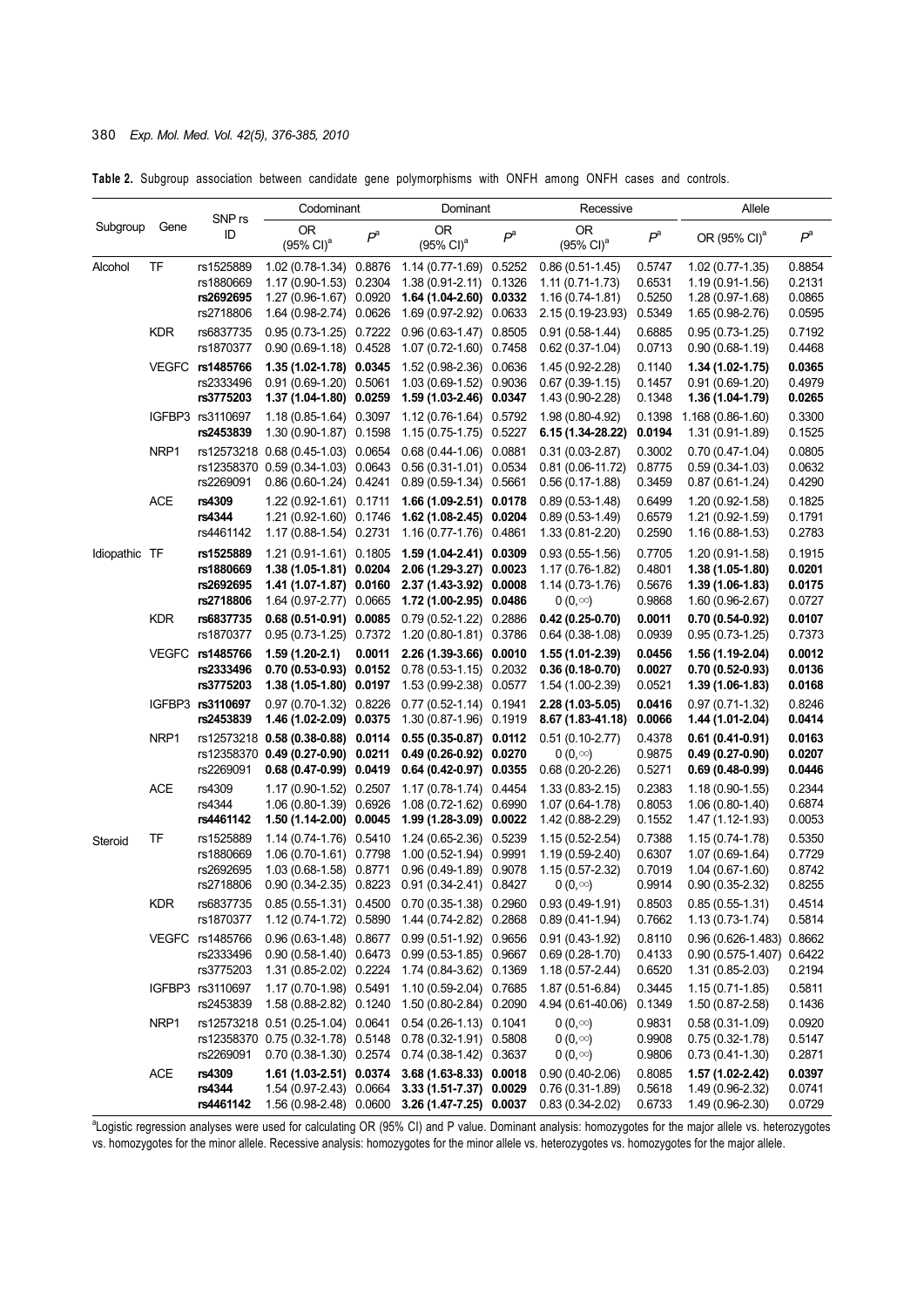| Haplo-<br>type <sup>a</sup> | Chromo-<br>some | Gene             | Haplotype | SNP markers                                               | Frequency | Haplotype OR <sup>a</sup> | $P^{\rm b}$ |
|-----------------------------|-----------------|------------------|-----------|-----------------------------------------------------------|-----------|---------------------------|-------------|
| ht1                         | 3               | <b>TF</b>        | C-G-G-C-C | rs1880669-rs2692695-<br>rs2718806-rs1525889-<br>rs1049296 | 0.411     | 1.10 (0.87-1.39)          | 0.4366      |
| ht <sub>2</sub>             |                 |                  | T-A-G-A-T |                                                           | 0.252     | $0.72(0.55-0.94)$         | 0.0151      |
| ht3                         |                 |                  | T-A-G-A-C |                                                           | 0.247     | $0.99(0.76-1.29)$         | 0.9483      |
| ht4                         |                 |                  | C-G-A-A-C |                                                           | 0.080     | 1.48 (0.95-2.30)          | 0.0832      |
| ht <sub>5</sub>             | 4               | <b>KDR</b>       | $C-T$     | rs2305949-rs6837735                                       | 0.465     | $0.81(0.65 - 1.01)$       | 0.0553      |
| ht <sub>6</sub>             |                 |                  | $C-C$     |                                                           | 0.391     | $1.32(1.06-1.65)$         | 0.0146      |
| ht7                         |                 |                  | T-C       |                                                           | 0.144     | $0.90(0.66-1.22)$         | 0.4910      |
| ht <sub>8</sub>             |                 |                  | $T-C-A$   | rs12502008-rs7667298-<br>rs2071559                        | 0.608     | $1.01(0.81 - 1.27)$       | 0.9059      |
| ht <sub>9</sub>             |                 |                  | $G-T-G$   |                                                           | 0.322     | 1.20 (0.94-1.52)          | 0.1386      |
| ht10                        |                 |                  | $G-C-A$   |                                                           | 0.066     | $0.52(0.34-0.80)$         | 0.0026      |
| ht <sub>11</sub>            | 7               | IGFBP3           | $G-G-T$   | rs3110697-rs6953668-<br>rs9282734                         | 0.742     | $0.95(0.74-1.22)$         | 0.6854      |
| ht12                        |                 |                  | $A-G-T$   |                                                           | 0.170     | $1.03(0.77-1.38)$         | 0.8395      |
| ht13                        |                 |                  | $A-A-G$   |                                                           | 0.088     | $1.05(0.71-1.53)$         | 0.8235      |
| ht14                        | 10              | NRP <sub>1</sub> | $C-G-G$   | rs12573218-rs1331324-<br>rs11009340                       | 0.526     | 1.04 (0.82-1.30)          | 0.7690      |
| ht15                        |                 |                  | $C-C-T$   |                                                           | 0.271     | 1.31 (1.00-1.72)          | 0.0505      |
| ht16                        |                 |                  | $T-C-G$   |                                                           | 0.142     | $0.67(0.49-0.92)$         | 0.0118      |
| ht <sub>17</sub>            |                 |                  | $C-C-G$   |                                                           | 0.054     | 1.12 (0.68-1.84)          | 0.6572      |

**Table 3.** Haplotype association between candidate gene polymorphisms and ONFH.

<sup>a</sup>Values were constructed by the EM algorithm with genotyped SNP, <sup>b</sup>Logistic regression analysis was used for calculating the OR (95% CI) and *P*-value.

regulation involved in the hypoxia and angiogenesis pathway. TF promotes migration and invasion of endothelial cells and thus is an essential angiogenesis factor produced by hypertrophic cartilage during endochondral bone formation (Carlevaro *et al*., 1997; Li *et al*., 2003). VEGFC is another essential factor for angiogenesis and endothelial cell growth, and participates in the progression and development of angiogenic diseases (Cao *et al*., 1998). Angiotensin I converting enzyme (ACE) plays a key role in the rennin-angiotensin system and has been associated with various diseases, including coronary artery disease, type 2 diabetes, hypertension, stroke, and lupus (Saeed *et al*., 2005; Tsai *et al*., 2007; Yamagishi *et al*., 2007). In addition, ACE has been identified as a representative candidate gene in cardiovascular diseases (Niu *et al*., 2002). Kinase insert domain receptor (KDR) and neuropilin 1 (NRP1), which are VEGF receptors, are expressed in most vascular endothelial cells and regulate angiogenesis and cell migration, survival, and proliferation. Furthermore, KDR is related to the degree of bone marrow angiogenesis and is required for tumor neovascularization (Padro *et al*., 2002). KDR polymorphisms have been associated with a risk of coronary heart disease and cancer (Forsti *et al*., 2007; Wang *et al*., 2007).

 In this study, we found that genetic variations in *TF, VEGFC*, *IGFBP3*, and *ACE* were associated with an increased risk of ONFH. Interestingly, however, *KDR* and *NRP1* and one SNP in *VEGF*  (rs2333496) had a protective effect against ONFH development. It is not clear why the SNPs in *VEGF*  and its receptors that play critical roles in angiogenesis exert a protective effect on ONFH. However, this effect may be related to the expression of VEGF in the edematous region of ON and its role in repairing ON (Radke *et al*., 2006).

 ONFH patients were classified based on their etiology (alcohol-induced, idiopathic, and steroid-induced groups), and the SNPs that were associated with total ONFH showed differential association with these groups. SNPs of *TF* and *VEGFC* in idiopathic ONFH and SNPs of *ACE* in the steroid subgroup were also found to be susceptibility factors for ONFH. Several SNPs of *KDR* and *NRP1* showed a protective effect against developing ONFH, particularly idiopathic ONFH. However, the sample size in steroid-induced groups is not enough to get power calculation. Further study is required to identify replications in large sample size of cases.

 The most important finding in our report is that one SNP (rs2453839) of *IGFBP3* is significantly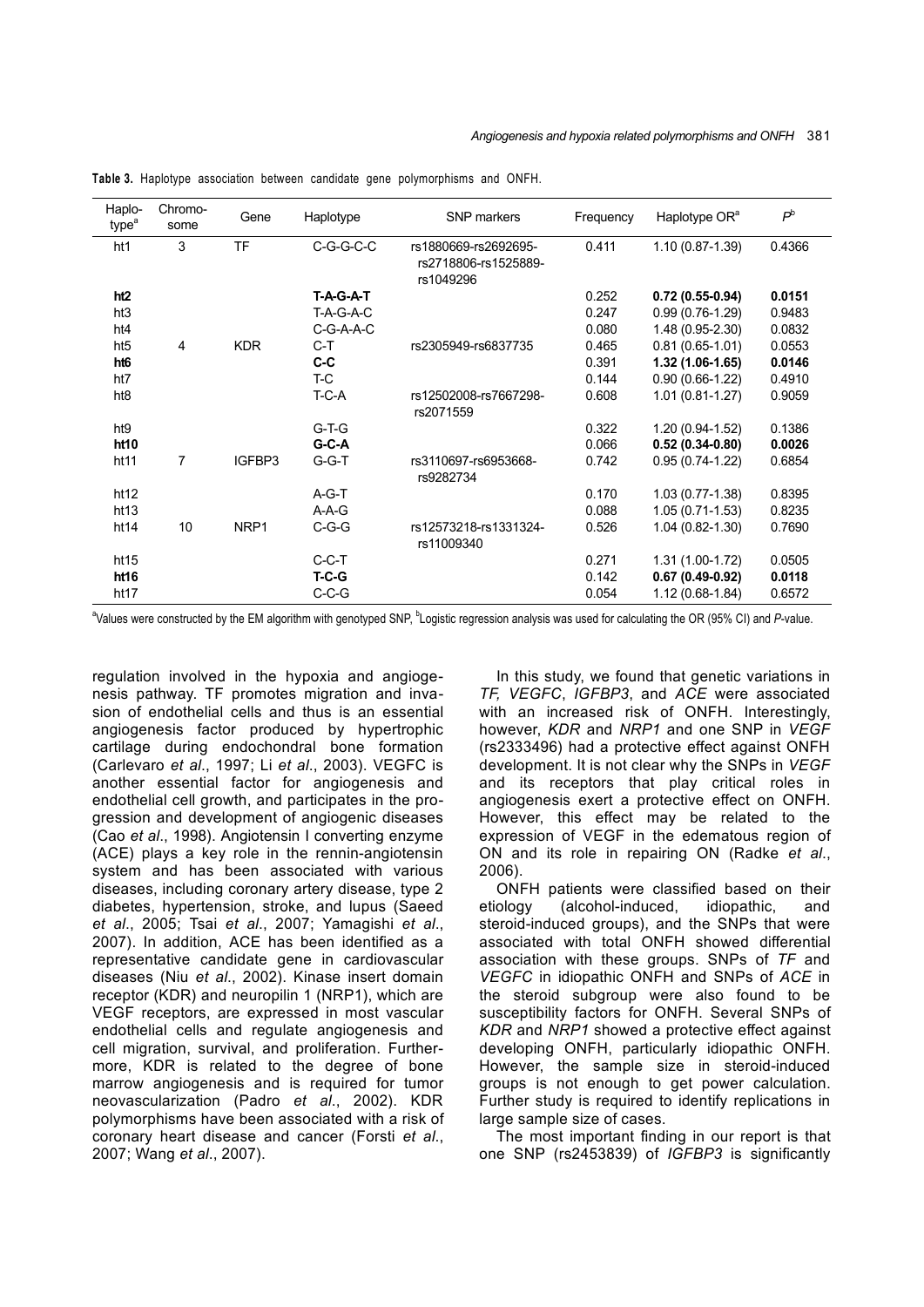associated with susceptibility to ONFH, especially alcohol-induced and idiopathic ONFH. Individuals bearing the minor allele genotype of rs2453839 showed a higher risk for ONFH than those bearing the common allele. IGFBP3 plays a role in promoting hypoxia-induced angiogenesis (Granata *et al*., 2007; Li *et al*., 2007). Among IGFBP members, IGFBP3 is most abundant in the circulatory system and is associated with atherosclerosis (Jones and Clemmons, 1995). Several polymorphisms in the IGFBP3 gene are also associated with cancer risk (Granata *et al*., 2007; Li *et al*., 2007). However, this SNP was associated only with ONFH, suggesting that *IGFBP3* rs2453839 is relatively specific for ONFH.

 In addition, as shown in the association analysis of SNPs (Tables 1 and 2), the KDR-ht10 and NRP-ht16 haplotypes were associated with decreased risk of ONFH. Particularly, the minor allele (T) of rs12573218 in the *NRP1* gene contributed to the protective effect against ONFH. However, KDR-ht6 was associated with an increased risk of ONFH. This result suggests that the major allele (C) of rs6837735 in the *KDR* gene contributes to the risk of ONFH. TF-ht2 also showed a protective association against ONFH. which is different from the individual SNP analyses. Therefore, these data suggest that ONFH is significantly associated with a specific candidate gene haplotype.

 In conclusion, we investigated the genetic association of candidate genes related to angiogenesis and hypoxia with ONFH. The strongest association with ONFH correlated with a single SNP (rs2453839) in the *IGFBP3* gene, and this SNP may act as a diagnostic marker for ONFH. In addition, other SNPs also can be considered for the prediction of susceptibility or resistance to ONFH.

# **Methods**

#### **Subjects**

A total of 460 unrelated patients with ONFH (377 men, 83 women; age:  $49.7 \pm 13.3$  yr) and 300 unrelated control subjects (210 men, 90 women; age:  $52.1 \pm 10.6$  yr) were consecutively enrolled at the Kyungpook National University Hospital (Daegu, Korea) from 2002 to 2006. ONFH diagnoses were established by evidence of osteonecrosis through magnetic resonance imaging (MRI) in Stage 1 of the Association Research Circulation Osseous (ARCO) classification system and plain radiographs in Stages 2, 3, and 4. Control subjects were defined in the following way: they had no hip pain, and anteroposterior and frog leg lateral pelvic radiographs did not show any lesions with a sclerotic margin or subchondral collapse consistent with

ONFH. According to etiological factors, ONFH cases were classified into one of the following subgroups: alcohol-induced (215 cases), idiopathic (186 cases), and steroid-induced osteonecrosis (59 cases). Cases with a demonstrable history of direct trauma or with the possibility of a combination of causes were excluded. Steroid-induced osteonecrosis was defined by a history of taking prednisolone (1,800 mg) or an equivalent over 4 weeks with nephritic syndrome, systemic lupus erythematosus, rheumatoid arthritis, allergic asthma, or organ transplantation. Alcohol-induced osteonecrosis was diagnosed by the consumption of more than 400 ml of pure ethanol per week or alcohol-induced fatty liver and liver cirrhosis. All individuals provided informed consent for their participation in the study, and this project was approved by the Institutional Review Board.

#### **Candidate gene and SNP selection**

To identify genetic factors associated with the risk of ONFH, we examined previous microarray data from bone marrow cells in hypoxic conditions. Normal and human mesenchymal stem cells (hMSC) were prepared from femoral tissue from osteoarthritis, osteoarthritic human chondrocytes, and the femur fracture in rat. Human and mouse bone marrow-derived MSCs from normoxic and hypoxic conditions were also used (Pacicca *et al*., 2003; Wieczorek *et al*., 2003; Salim *et al*., 2004; Tardif *et al*., 2004; Fang *et al*., 2005; Hopwood *et al*., 2005; Zhou *et al*., 2005).

 For this study, we chose candidate genes associated with angiogenesis, lipid metabolism, oxidative stress, and hypoxia, the major pathogenic conditions of ONFH, on the basis of their known biological function and supportive literature. Approximately 3,000 SNPs for genotyping candidate genes were obtained from public databases (dbSNP, KSNP, HapMap) for verification. We primarily tested for SNPs in candidate genes known to regulate angiogenesis by hypoxia (Supplemental Data Table S1).

#### **Genotyping**

DNA was extracted from samples using the FlexiGene DNA Kit (QIAGEN) and was quantified using PicoGreen (Invitrogen). The genotyping of DNA samples was performed using an Affymetrix Targeted Genotyping 3K Chip array according to the manufacturer's protocols. The Targeted Genotyping (TG) chip using molecular inversion probe technology with Gene chip universal microarrays provides a method that is capable of analyzing thousands of variants in a single reaction. In brief, a mixture of 2 μg of genomic DNA and molecular inversion probes is heat denatured and brought to annealing temperature. MIP probes have two specific homology sequences that leave a 1-bp gap when hybridized to the genome. They also contain specific tag sequences that are ultimately read on the microarray. In addition to these elements that are specific to each probe, there are two PCR primers that are common to all probes. These primers face away from each other and therefore cannot facilitate the amplification. After the probes are hybridized, the reaction is split into four tubes, with one of the four nucleotides added to each tube.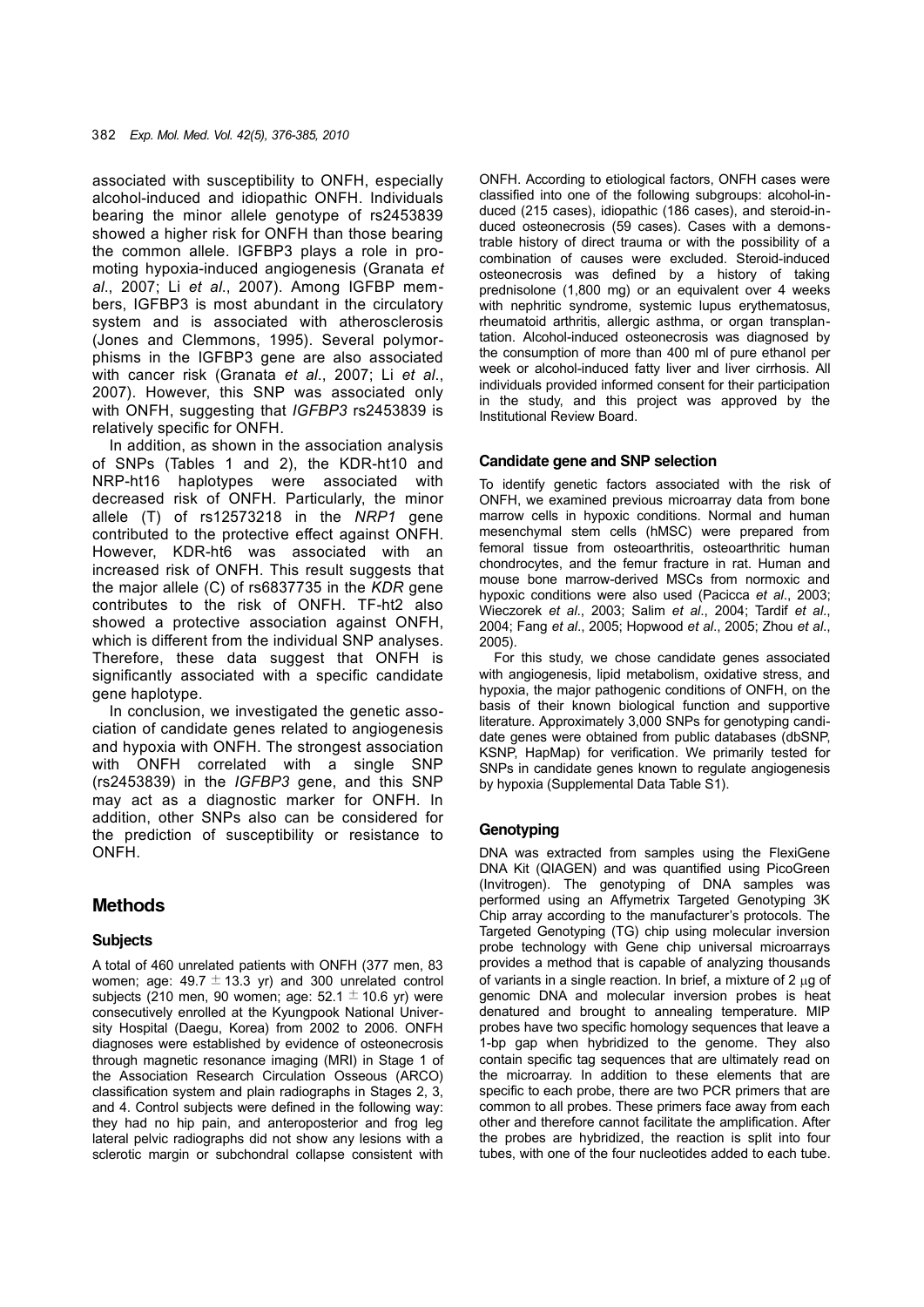When the gap is filled in with the appropriate nucleotide, a unimolecular ligation event is catalyzed. After eliminating the linear probes with exonucleases, PCR, using the common primers that now face each other, is performed in the four tubes. In addition to signal amplification, a fluorescent label is introduced by a PCR primer into each of the four tubes. The four reactions are then mixed and hybridized onto a tag array. The arrays are washed and loaded onto a GeneChip Scanner 3000 7G (Affymetrix). Images are then analyzed using GCOS software (Affymetrix). Finally, the TG analysis software measures the data quality and generates genotypes for arrays that have met a specific set of quality control criteria.

#### **Statistical and haplotype analyses**

Permutation tests were used to determine whether individual variants were in equilibrium at each locus in the population (Hardy-Weinberg equilibrium). Logistical regression analyses were used to calculate the odds ratios (OR), 95% confidence intervals (CI), and corresponding P-values of each SNP and haplotypes controlling for age and sex as covariates. We consider the genetic models of dominant, recessive, and codominant SNPs and haplotypes. Genotypes were given codes of 0, 1, and 2; 0, 0, and 1; or 0, 0, and 1 in the codominant, dominant, and recessive models, respectively. We examined Lewontin's D' ( $|D'|$ ) and the linkage disequilibrium (LD) coefficient  $r^2$ between all pairs of biallelic loci (Hedrick, 1987). Haplotype structures and their frequencies were estimated from genotyped data for the eight SNPs within the linkage disequilibrium block using Haploview version 3.32 (http://www.broad.mit.edu/mpg/haploview/), which estimates the haplotype by an accelerated EM algorithm similar to the partition ligation method (Qin *et al*., 2002). The Haploview program was also used to calculate pairwise linkage disequilibrium  $(D'$  and  $r^2$ ) for each mark pair. All analyses were two-tailed, and a  $P$ -value of  $\leq 0.05$  was considered statistically significant. Statistics were performed using SAS 9.1 (SAS Institute Inc., Cary, NC).

#### **Supplemental data**

Supplemental Data include two tables and a figure andcan be found with this article online at http://e-emm.or.kr/ article/article\_files/ SP-42-5-07.pdf.

#### **Acknowledgments**

This work was supported by the Korea Health 21 R&D Project, Ministry of Health & Welfare (Project No.: A010252) and in part by the Korea Science and Engineering Foundation (KOSEF) grant funded by the Korea government (MEST) (R13-2008-009-01003-0).

#### **References**

Arnett TR, Gibbons DC, Utting JC, Orriss IR, Hoebertz A, Rosendaal M, Meghji S. Hypoxia is a major stimulator of osteoclast formation and bone resorption. J Cell Physiol 2003;196:2-8

Beckman LE, Van Landeghem GF, Sikstrom C, Beckman L. DNA polymorphisms and haplotypes in the human transferrin gene. Hum Genet 1998;102:141-4

Bjorkman A, Svensson PJ, Hillarp A, Burtscher IM, Runow A, Benoni G. Factor V leiden and prothrombin gene mutation: risk factors for osteonecrosis of the femoral head in adults. Clin Orthop Relat Res 2004:168-72

Cao Y, Linden P, Farnebo J, Cao R, Eriksson A, Kumar V, Qi JH, Claesson-Welsh L, Alitalo K. Vascular endothelial growth factor C induces angiogenesis *in vivo*. Proc Nat Acad Sci USA 1998;95:14389-94

Carlevaro MF, Albini A, Ribatti D, Gentili C, Benelli R, Cermelli S, Cancedda R, Cancedda FD. Transferrin promotes endothelial cell migration and invasion: implication in cartilage neovascularization. J Cell Biol 1997;136:1375-84

Childs SG. Osteonecrosis: death of bone cells. Orthop Nurs 2005;24:295-301; quiz 302-3

Colnot C, Thompson Z, Miclau T, Werb Z, Helms JA. Altered fracture repair in the absence of MMP9. Development 2003;130:4123-33

Fang TD, Salim A, Xia W, Nacamuli RP, Guccione S, Song HM, Carano RA, Filvaroff EH, Bednarski MD, Giaccia AJ, Longaker MT. Angiogenesis is required for successful bone induction during distraction osteogenesis. J Bone Miner Res 2005;20:1114-24

Fong KD, Nacamuli RP, Loboa EG, Henderson JH, Fang TD, Song HM, Cowan CM, Warren SM, Carter DR, Longaker MT. Equibiaxial tensile strain affects calvarial osteoblast biology. J Craniofac Surg 2003;14:348-55

Forsti A, Jin Q, Altieri A, Johansson R, Wagner K, Enquist K, Grzybowska E, Pamula J, Pekala W, Hallmans G, Lenner P, Hemminki K. Polymorphisms in the KDR and POSTN genes: association with breast cancer susceptibility and prognosis. Breast Cancer Res Treat 2007;101:83-93

Garcea G, Doucas H, Steward WP, Dennison AR, Berry DP. Hypoxia and angiogenesis in pancreatic cancer. ANZ J Surg 2006;76:830-42

Glowacki J. Angiogenesis in fracture repair. Clin Orthop Relat Res 1998:S82-9

Glueck CJ, Freiberg RA, Fontaine RN, Tracy T, Wang P. Hypofibrinolysis, thrombophilia, osteonecrosis. Clin Orthop Relat Res 2001:19-33

Glueck CJ, Freiberg RA, Wang P. Role of thrombosis in osteonecrosis. Curr Hematol Rep 2003;2:417-22

Granata R, Trovato L, Lupia E, Sala G, Settanni F, Camussi G, Ghidoni R, Ghigo E. Insulin-like growth factor binding protein-3 induces angiogenesis through IGF-I- and SphK1-dependent mechanisms. J Thromb Haemost 2007; 5:835-45

Harper J, Klagsbrun M. Cartilage to bone--angiogenesis leads the way. Nat Med 1999;5:617-8

Hedrick PW. Gametic disequilibrium measures: proceed with caution. Genetics 1987;117:331-41

Hickey MM, Simon MC. Regulation of angiogenesis by hypoxia and hypoxia-inducible factors. Curr Top Dev Biol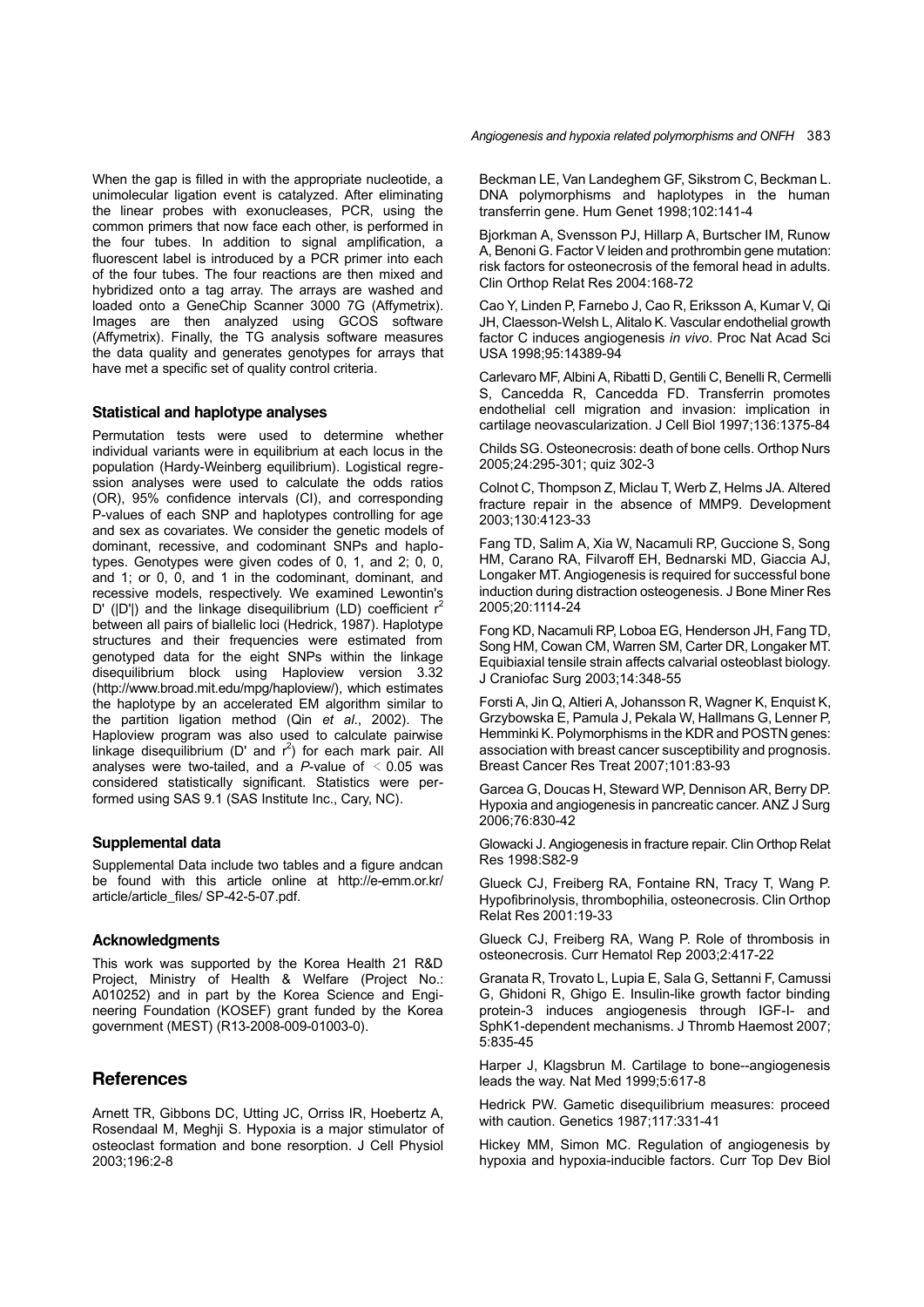#### 2006;76:217-57

Hong JM, Kim TH, Chae SC, Koo KH, Lee YJ, Park EK, Choi JY, Ryoo HM, Kim SY. Association study of hypoxia inducible factor 1alpha (HIF1alpha) with osteonecrosis of femoral head in a Korean population. Osteoarthritis Cartilage 2007;15:688-94

Hopwood B, Gronthos S, Kuliwaba JS, Robey PG, Findlay DM, Fazzalari NL. Identification of differentially expressed genes between osteoarthritic and normal trabecular bone from the intertrochanteric region of the proximal femur using cDNA microarray analysis. Bone 2005;36:635-44

Jones JI, Clemmons DR. Insulin-like growth factors and their binding proteins: biological actions. Endocr Rev 1995;16: 3-34

Jones JP, Jr. Coagulopathies and osteonecrosis. Acta Orthop Belg 1999;65 Suppl 1:5-8

Kerachian MA, Harvey EJ, Cournoyer D, Chow TY, Seguin C. Avascular necrosis of the femoral head: vascular hypotheses. Endothelium 2006;13:237-44

Kim TH, Hong JM, Lee JY, Oh B, Park EK, Lee CK, Bae SC, Kim SY. Promoter polymorphisms of the vascular endothelial growth factor gene is associated with an osteonecrosis of the femoral head in the Korean population. Osteoarthritis Cartilage 2008;16:287-91

Komatsu DE, Hadjiargyrou M. Activation of the transcription factor HIF-1 and its target genes, VEGF, HO-1, iNOS, during fracture repair. Bone 2004;34:680-8

Komatsu DE, Bosch-Marce M, Semenza GL, Hadjiargyrou M. Enhanced bone regeneration associated with decreased apoptosis in mice with partial HIF-1alpha deficiency. J Bone Miner Res 2007;22:366-74

Lattimore JD, Wilcox I, Nakhla S, Langenfeld M, Jessup W, Celermajer DS. Repetitive hypoxia increases lipid loading in human macrophages-a potentially atherogenic effect. Atherosclerosis 2005;179:255-9

Lewis JS, Lee JA, Underwood JC, Harris AL, Lewis CE. Macrophage responses to hypoxia: relevance to disease mechanisms. J Leukoc Biol 1999;66:889-900

Li H, Bubley GJ, Balk SP, Gaziano JM, Pollak M, Stampfer MJ, Ma J. Hypoxia-inducible factor-1alpha (HIF-1alpha) gene polymorphisms, circulating insulin-like growth factor binding protein (IGFBP)-3 levels and prostate cancer. Prostate 2007;67:1354-61

Li X, Fu GF, Fan YR, Shi CF, Liu XJ, Xu GX, Wang JJ. Potent inhibition of angiogenesis and liver tumor growth by administration of an aerosol containing a transferrinliposome-endostatin complex. World J Gastroenterol 2003; 9:262-6

Lin C, McGough R, Aswad B, Block JA, Terek R. Hypoxia induces HIF-1alpha and VEGF expression in chondrosarcoma cells and chondrocytes. J Orthop Res 2004;22: 1175-81

Ma HZ, Zeng BF, Li XL. Upregulation of VEGF in subchondral bone of necrotic femoral heads in rabbits with use of extracorporeal shock waves. Calcif Tissue Int 2007;81: 124-31

Miyanishi K, Yamamoto T, Irisa T, Yamashita A, Jingushi S, Noguchi Y, Iwamoto Y. Bone marrow fat cell enlargement and a rise in intraosseous pressure in steroid-treated rabbits with osteonecrosis. Bone 2002;30:185-90

Niu T, Chen X, Xu X. Angiotensin converting enzyme gene insertion/deletion polymorphism and cardiovascular disease: therapeutic implications. Drugs 2002;62:977-93

Pacicca DM, Patel N, Lee C, Salisbury K, Lehmann W, Carvalho R, Gerstenfeld LC, Einhorn TA. Expression of angiogenic factors during distraction osteogenesis. Bone 2003;33:889-98

Padro T, Bieker R, Ruiz S, Steins M, Retzlaff S, Burger H, Buchner T, Kessler T, Herrera F, Kienast J, Muller-Tidow C, Serve H, Berdel WE, Mesters RM. Overexpression of vascular endothelial growth factor (VEGF) and its cellular receptor KDR (VEGFR-2) in the bone marrow of patients with acute myeloid leukemia. Leukemia 2002;16:1302-10

Qin ZS, Niu T, Liu JS. Partition-ligation-expectation- maximization algorithm for haplotype inference with single-nucleotide polymorphisms. Am J Hum Genet 2002;71: 1242-7

Radke S, Battmann A, Jatzke S, Eulert J, Jakob F, Schutze N. Expression of the angiomatrix and angiogenic proteins CYR61, CTGF, and VEGF in osteonecrosis of the femoral head. J Orthop Res 2006;24:945-52

Saeed M, Mekan SF, Rabbani MA, Arain FM, Arif M, Shaharyar S. Angiotensin converting enzyme (ACE) gene polymorphisms and lupus disease severity: a promising link. Ann Rheum Dis 2005;64:164-5

Salim A, Nacamuli RP, Morgan EF, Giaccia AJ, Longaker MT. Transient changes in oxygen tension inhibit osteogenic differentiation and Runx2 expression in osteoblasts. J Biol Chem 2004;279:40007-16

Semenza GL. HIF-1 and human disease: one highly involved factor. Genes Dev 2000;14:1983-91

Semenza GL. Hypoxia-inducible factor 1: oxygen homeostasis and disease pathophysiology. Trends Mol Med 2001; 7:345-50

Stein I, Itin A, Einat P, Skaliter R, Grossman Z, Keshet E. Translation of vascular endothelial growth factor mRNA by internal ribosome entry: implications for translation under hypoxia. Mol Cell Biol 1998;18:3112-9

Suzuki O, Bishop AT, Sunagawa T, Katsube K, Friedrich PF. VEGF-promoted surgical angiogenesis in necrotic bone. Microsurgery 2004;24:85-91

Tardif G, Hum D, Pelletier JP, Boileau C, Ranger P, Martel-Pelletier J. Differential gene expression and regulation of the bone morphogenetic protein antagonists follistatin and gremlin in normal and osteoarthritic human chondrocytes and synovial fibroblasts. Arthritis Rheum 2004; 50:2521-30

Tsai CT, Hwang JJ, Ritchie MD, Moore JH, Chiang FT, Lai LP, Hsu KL, Tseng CD, Lin JL, Tseng YZ. Renin-angiotensin system gene polymorphisms and coronary artery disease in a large angiographic cohort: detection of high order gene-gene interaction. Atherosclerosis 2007;195:172-80